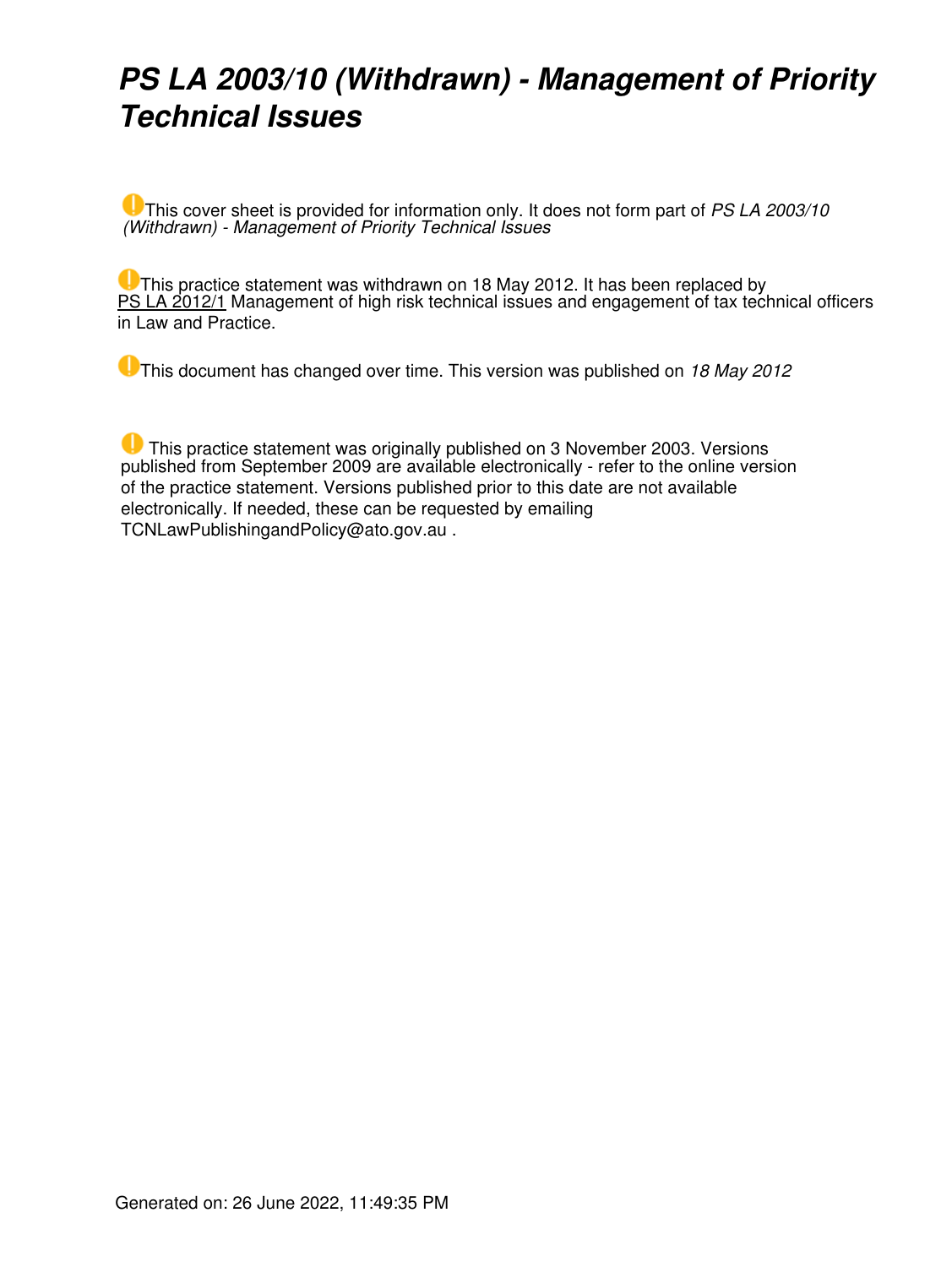

## **Practice Statement Law Administration**

**PS LA 2003/10** 

//bThis practice statement was withdrawn on 18 May 2012. It has been replaced by [PS LA 2012/1](http://atolaw/121029113041/ViewFrame.htm?LocID=%22psr%2Fps20121%2Fnat%2Fato%22) Management of high risk technical issues and engagement of tax technical officers in Law and Practice.

This practice statement was originally published on 3 November 2003. Versions published from 7 September 2009 are available electronically – refer to the online version of the practice statement. Versions published prior to this date are not available electronically. If needed, these can be obtained from the [Corporate Policy and Process Unit](mailto:LPSMaintenanceandSupport@ato.gov.au) in Law and Practice.

#### **FOI status: may be released**

*This practice statement is issued under the authority of the Commissioner of Taxation and must be read in conjunction with Law Administration Practice Statement PS LA 1998/1. It must be followed by Australian Tax Office (ATO) staff unless doing so creates unintended consequences or is considered incorrect. Where this occurs, tax officers must follow their business line's escalation process.* 

#### **SUBJECT: Management of Priority Technical Issues**

#### **PURPOSE: To advise of procedures to ensure that the highest priority technical issues are appropriately prioritised, managed and maintained on Siebel**

| <b>Table of contents</b>                                  | Paragraph |
|-----------------------------------------------------------|-----------|
| <b>STATEMENT</b>                                          | 1         |
| <b>Definitions</b>                                        | 11        |
| <b>PTI Committee</b>                                      | 13        |
| PTI process guide                                         | 14        |
| Determination of priority                                 | 15        |
| Approval process                                          | 17        |
| Potential PTIs with unassessed risks                      | 20        |
| Identification of potential issues by TCN or CoE officers | 23        |
| <b>Escalation to the PTIC</b>                             | 24        |
| Management of PTIs                                        | 26        |
| <b>Allocation of PTI Owners</b>                           | 28        |
| Responsibilities of SES Risk Owners and Risk Contact      | 31        |
| <b>Responsibilities of PTI Owners</b>                     | 32        |
| <b>Responsibilities of PTI SES</b>                        | 33        |
| Responsibilities of Band 2 SES officers                   | 34        |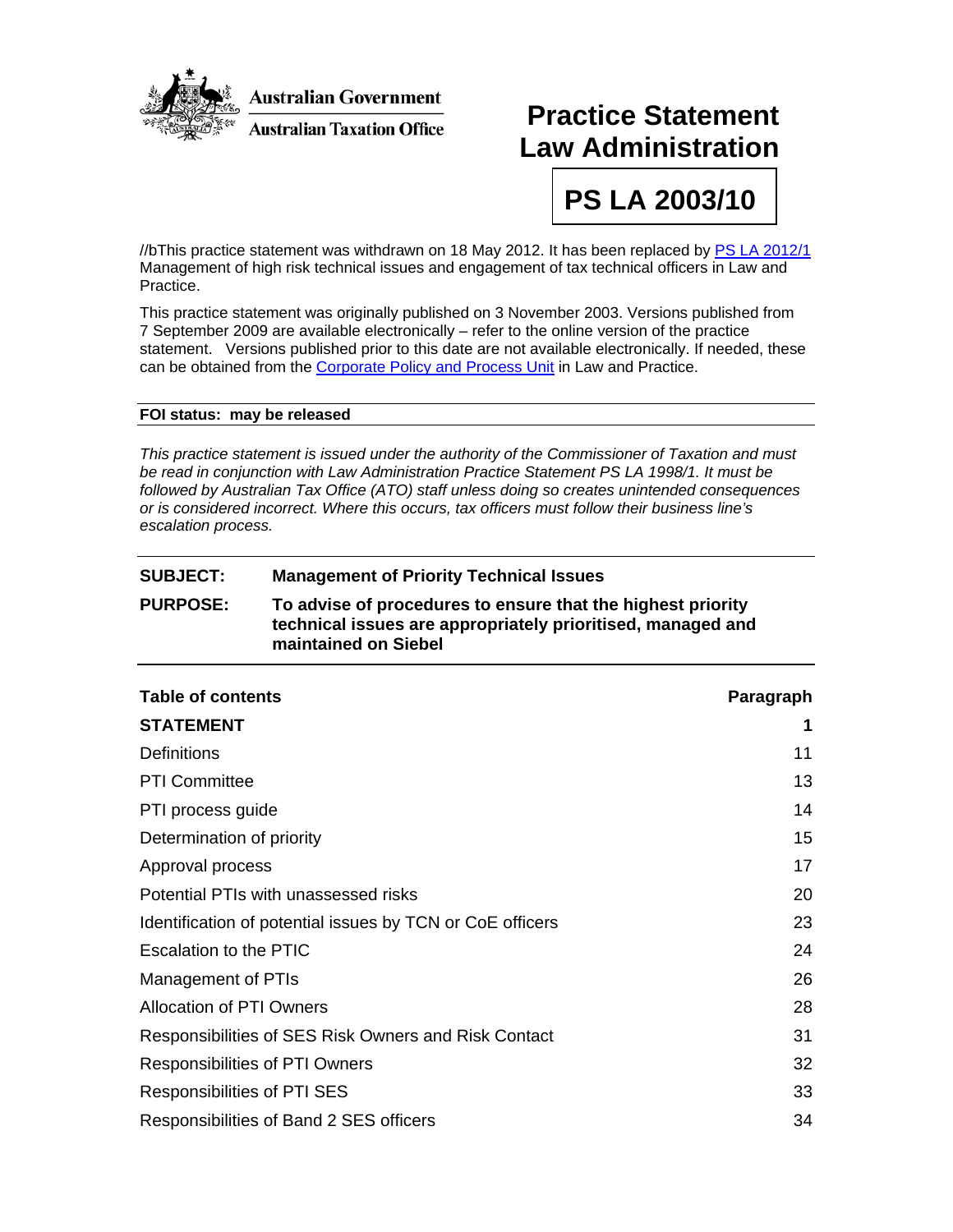| Recording on Siebel    | 35      |
|------------------------|---------|
| <b>Finalising PTIs</b> | 40      |
| <b>Attachment A</b>    | Page 11 |
| <b>Attachment B</b>    | Page 12 |

#### **STATEMENT**

- 1. This practice statement requires ATO staff to follow special procedures in relation to Priority Technical Issues (PTIs). These procedures are designed to ensure that processes for identification and resolution of PTIs are aligned with the ATO Risk Management policy and corporate strategies and processes to address risks. They are also designed to ensure that proper planning, management and governance is applied to all PTIs.
- 2. Accordingly, this practice statement must be read in conjunction with PS CM 2003/02 Risk and issues management, which provides guidance on the risk management framework within the ATO and PS CM 2003/03 Corporate governance.
- 3. The outcomes of the approach outlined in this practice statement should result in:
	- optimal integration of the resolution of PTIs with other elements of strategies developed to address areas of risk
	- the ATO's senior technical officers working on the highest level technical issues
	- correct identification and prioritisation of technical issues with systemic implications that cross taxpayer markets, industry segments or revenue line boundaries
	- optimal use of intelligence gathered from technical issues in identifying and assessing areas of risk, and
	- conformance with corporate governance requirements through more accurate reporting (see PS CM 2003/03 Corporate governance).
- 4. Strategies developed by business lines to address particular risks often identify a technical issue that requires resolution. The Tax Counsel Network (TCN) and Centres of Expertise (CoE) are actively involved where the resolution of the technical issue is important to addressing the risk.
- 5. Nevertheless, nothing in this practice statement should preclude the ability of a Senior Executive Service (SES) Risk Owner (the business line SES officer with responsibility for the management of the risk) to request special assistance from TCN (or vice versa) where a corporate need exists, including collaborative processes for issue identification in relation to significant cases.
- 6. In urgent situations, where it is not practical at the time to follow the processes set out in this practice statement, a matter can be referred directly to a Deputy Chief Tax Counsel (DCTC) or a SES officer from a CoE. However, the processes in this practice statement should be considered and applied as soon as possible after the referral.
- 7. This practice statement does not alter existing business line escalation processes for referring technical issues to a CoE as prescribed by Law Administration Practice Statement PS LA 2004/4 Referral of issues to Centres of Expertise for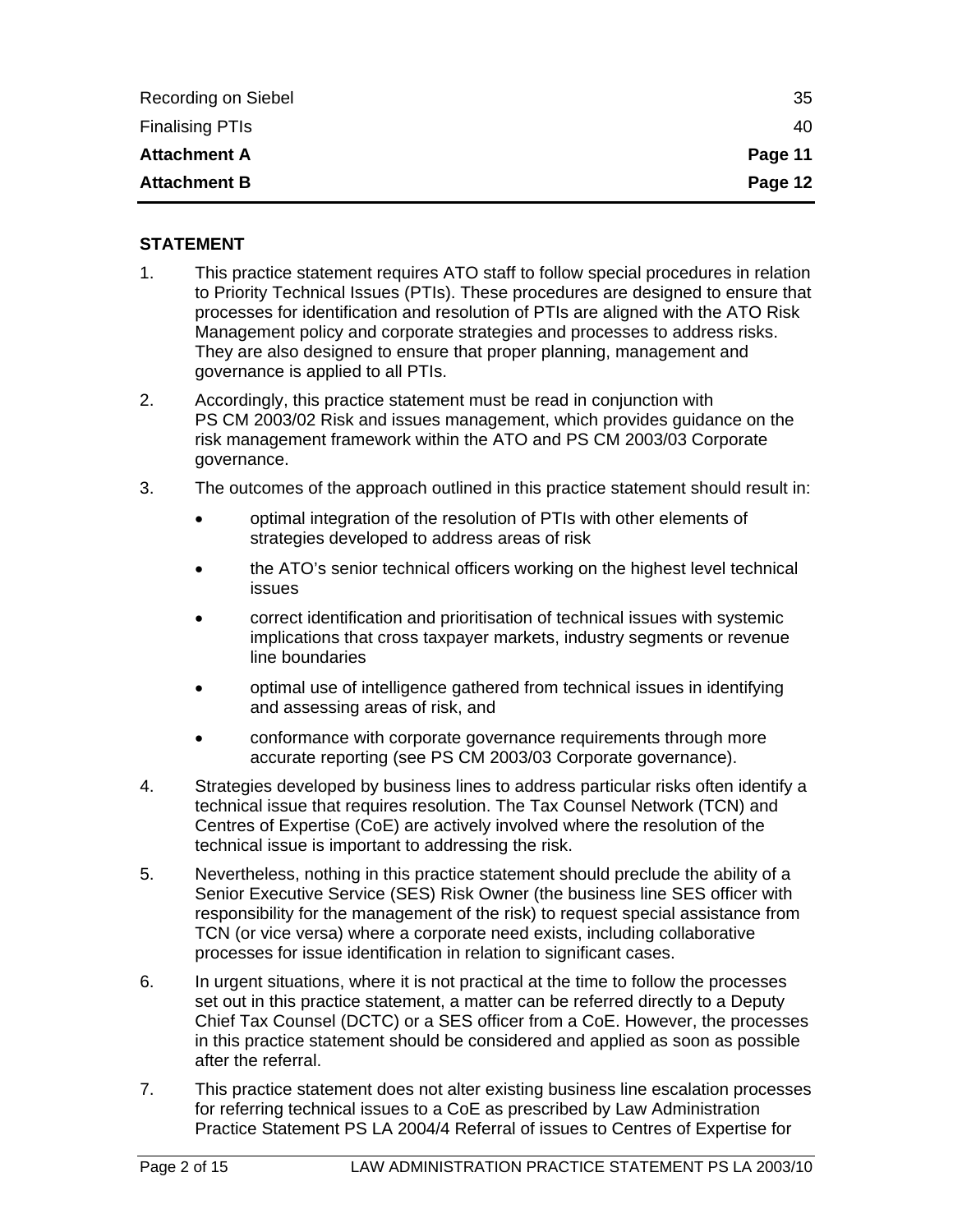the creation of precedential ATO view, and early engagement of internal technical specialists in active compliance cases and litigation. It only applies to work that has been (or is likely to be) escalated to SES level from ATO risk management processes and potentially requires specialist attention by TCN and/or CoE resources.

- 8. The emphasis in this practice statement is on technical issue resolution and does not cover the management of cases which may depend upon such resolution, or the wider implementation of the view taken.
- 9. In resolving the technical issues, it is essential that all relevant business lines and stakeholders cultivate productive working relationships to that end. The respective responsibilities of a business line, a CoE and TCN are set out in the Online Resource Centre for Law Administration (ORCLA). It is important that all officers ensure they provide timely and constructive feedback about the capability of, and the level of assistance provided by, the other officers with whom they have been working. This feedback should be provided formally to the respective areas of those officers when deemed appropriate.
- 10. It is important that PTIs are actively managed to effect a timely resolution. The resolution of a PTI has priority over other work, unless that work has been risk assessed to a higher level than that associated with the PTI. Progress of PTIs is reviewed regularly by the PTI Committee (see paragraph 13 of this practice statement).

#### **Definitions**

- 11. For the purposes of this practice statement, a PTI is a technical issue which has been ranked in accordance with this practice statement to be of Priority 1, 2 or 3 (see paragraph 16 of this practice statement).
- 12. For the purposes of this practice statement, a technical issue is an issue of an interpretative nature that requires resolution by way of:
	- the formation and/or application of the precedential ATO view of the law
	- provision of advice, including all policy advice or need for legislative change, to the ATO Executive, the Department of the Treasury<sup>[1](#page-3-0)</sup> or the Government, and/or
	- clearance of content, relating to any of the above, in an ATO publication; for example, TaxPack and Taxpayer Alerts.

#### **PTI Committee**

13. A corporate level PTI Committee (PTIC) chaired by the Chief Tax Counsel has been established to provide guidance and direction, and to monitor the management of PTIs within the established corporate framework. Issues that become 'blocked' at any stage can be escalated to PTIC for assistance (see paragraphs 24 and 25 of this practice statement).

<span id="page-3-0"></span> 1 See PS CM 2003/14 Provision of formal ATO advice to Treasury.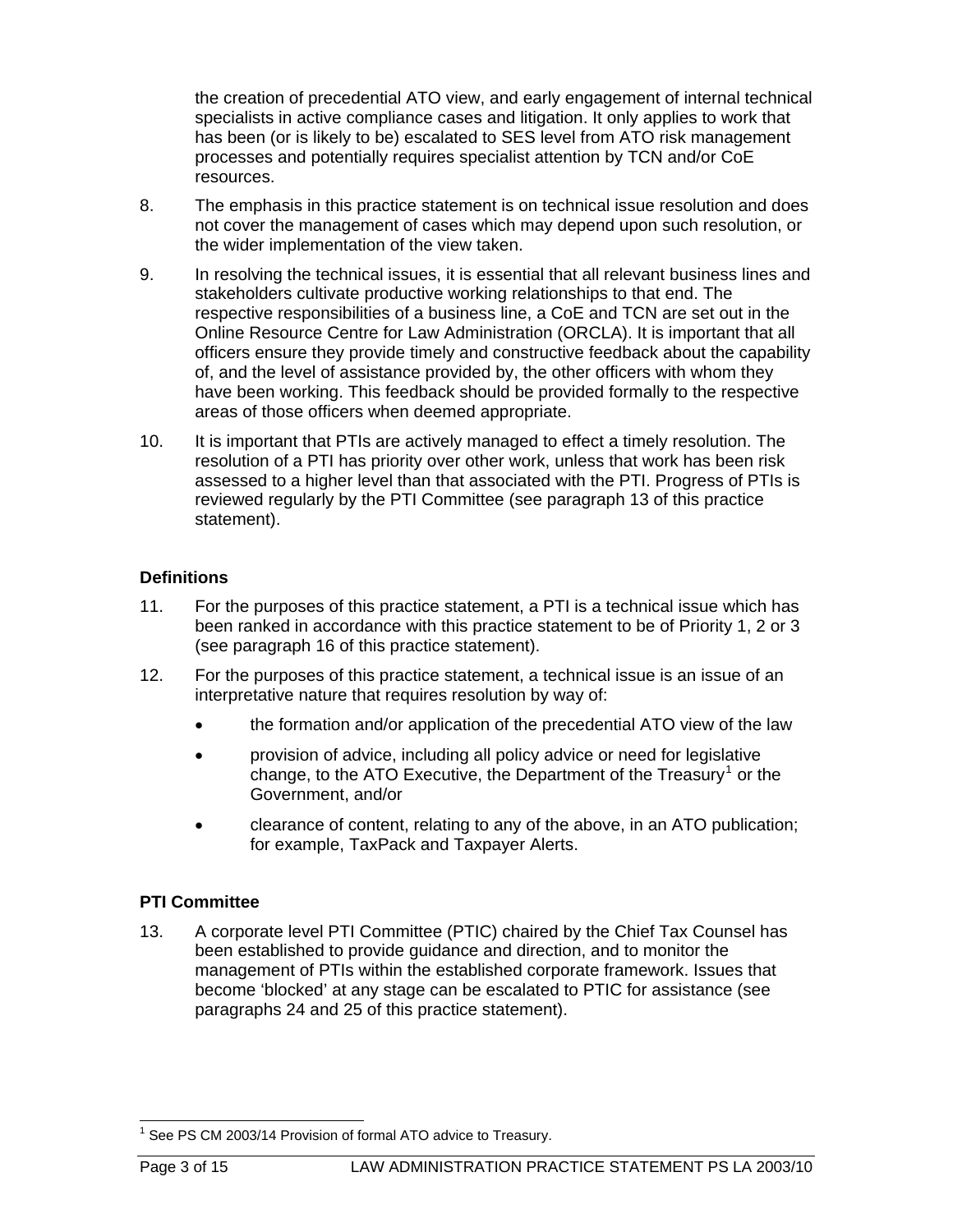#### **PTI process guide**

14. In addition to what is outlined in this practice statement, detailed procedures for prioritising, approving and managing PTIs are outlined in the PTI process guide.

#### **Determination of priority**

- 15. Prioritisation will only be applied to those technical issues which are considered by an SES Risk Owner to be potential PTIs based on an assessment of the risks involved. All issues raised by the National Tax Liaison Group or a National Tax Liaison Group sub-committee must also be subject to risk assessment and prioritisation.
- 16. Table 1 below sets out the relative priority levels of PTIs and how these are derived. The method is based on the premise that the level of priority assigned will be obtained by considering together:
	- the rating of the risk associated with a technical issue as determined during formal business line risk assessment processes using the ATO Risk Matrix, and
	- the importance (critical, required or incidental) of resolution of the technical issue as part of the whole mitigation strategy for that risk.

| <b>Responsibility of Risk</b><br>Owner                 | Joint Responsibility of SES Risk Owner with a DCTC or an SES officer<br>from a CoE    |                         |                           |
|--------------------------------------------------------|---------------------------------------------------------------------------------------|-------------------------|---------------------------|
| <b>Risk Rating as per</b><br><b>Risk Rating Matrix</b> | Importance of resolution of a potential PTI to the<br><b>Risk Mitigation Strategy</b> |                         |                           |
|                                                        | <b>Critical Element</b>                                                               | <b>Required Element</b> | <b>Incidental Element</b> |
| Severe                                                 | <b>PTI Priority 1</b>                                                                 | <b>PTI Priority 1</b>   | PTI Priority 2            |
| High                                                   | PTI Priority 1                                                                        | PTI Priority 2          | PTI Priority 3            |
| Significant                                            | PTI Priority 2                                                                        | PTI Priority 3          | PTI Priority 3            |
| Moderate                                               | PTI Priority 3                                                                        | Business as usual       | Business as usual         |
| Low                                                    | Business as usual                                                                     | Business as usual       | Business as usual         |

#### **Table 1: Prioritisation Matrix**

**Critical Element** means that the risk mitigation strategy totally or very heavily depends on resolving the technical issue. For example, substantial education and enforcement action cannot proceed until a public ruling issues. The resolution of the technical issue via the public ruling is on the 'critical path' of the mitigation strategy.

**Required Element** means that the technical issue clearly must be resolved and is an important element of the overall risk mitigation strategy. However, that strategy can proceed and is not dependent on the technical resolution, at least initially. The resolution is 'essential' but not 'urgent'. As the deadline for the technical resolution approaches a 'required' decision may escalate in importance to 'critical'.

**Incidental Element** means that resolution of the technical issue is an ancillary element of the overall risk mitigation strategy. The resolution would, for example, clarify the ATO view but if the matter is not resolved there would not be a major impact on the success of the overall strategy.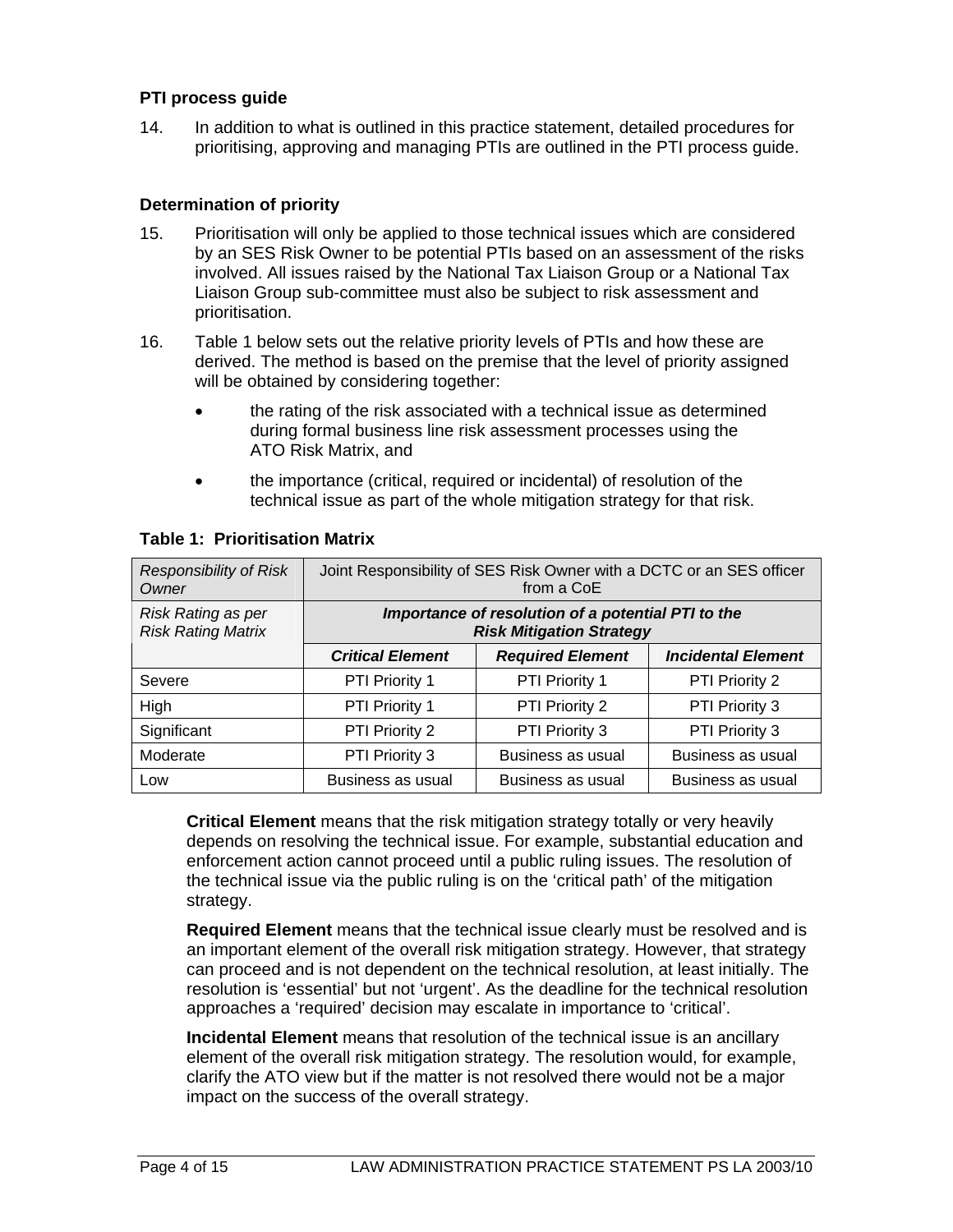For example, a technical issue will be designated Priority 1 if the associated risk is judged to have a risk rating of high and the resolution of the technical issue is a critical element in the risk mitigation strategy.

By way of contrast, if the associated risk is rated as moderate but resolution of the technical issue is only an incidental element in the risk mitigation strategy, the resolution of the technical issue will not be managed as a PTI and will be resolved by existing business-as-usual processes by the relevant business line technical area including reference to a CoE where creation of a precedential ATO view is required.

#### **Approval process**

- 17. Where the related risk has already been identified, assessed and rated following approved business line procedures, and the issue is considered potentially to be a PTI requiring specialist attention by TCN or CoE resources, the priority of the issue should be determined following the methodology in paragraph 16 of this practice statement. This determination must be confirmed by agreement between a minimum of two SES officers – the SES Risk Owner together with the PTI SES being either a DCTC or an SES officer from the relevant CoE, as follows:
	- Issues where a precedential ATO view is not required by agreement of the SES Risk Owner and a DCTC.
	- Issues where a precedential ATO view is required by agreement of the SES Risk Owner and an SES CoE officer.

In addition, where:

- $(i)$  it is proposed to assign a Priority 1 level to the issue; or
- (ii) the publication of a ruling, determination, significant addendum<sup>[2](#page-5-0)</sup> or LAPS form part of the mitigation strategy,

the PTI proposal, resolution schedule and rulings or LAPS notification form (if required) must be referred by the SES CoE officer to a DCTC for endorsement.

- 18. It is only after this approval process is complete, and only if the technical issue is agreed to be Priority 1, 2 or 3, that appropriate TCN and/or CoE resources may be allocated to resolve the technical issue as a PTI. The Law and Practice officer who is allocated will be designated as the PTI Owner (see also paragraphs 28 to 30 and 32 of this practice statement). The relevant business line officers are expected to work collaboratively with the PTI Owner and provide assistance in the resolution of the technical issue.
- 19. Any issue that is not agreed to be Priority 1, 2 or 3 is, by default, considered to be business-as-usual and will be resolved through the usual business line or CoE processes; for example, finalisation of a private ruling or the creation of an ATO ID. $3$  It should be noted that the precedent setting function of a CoE generally falls within the description of business-as-usual.

<span id="page-5-0"></span> 2 An addendum is significant if it is the main strategy to resolve a PTI. Significant addenda are published on the Public Rulings program.

<span id="page-5-1"></span><sup>&</sup>lt;sup>3</sup> Where an issue that has arisen (for example, from a private ruling request, compliance activity or a call centre request) requires an ATO precedential view to be established and promulgated.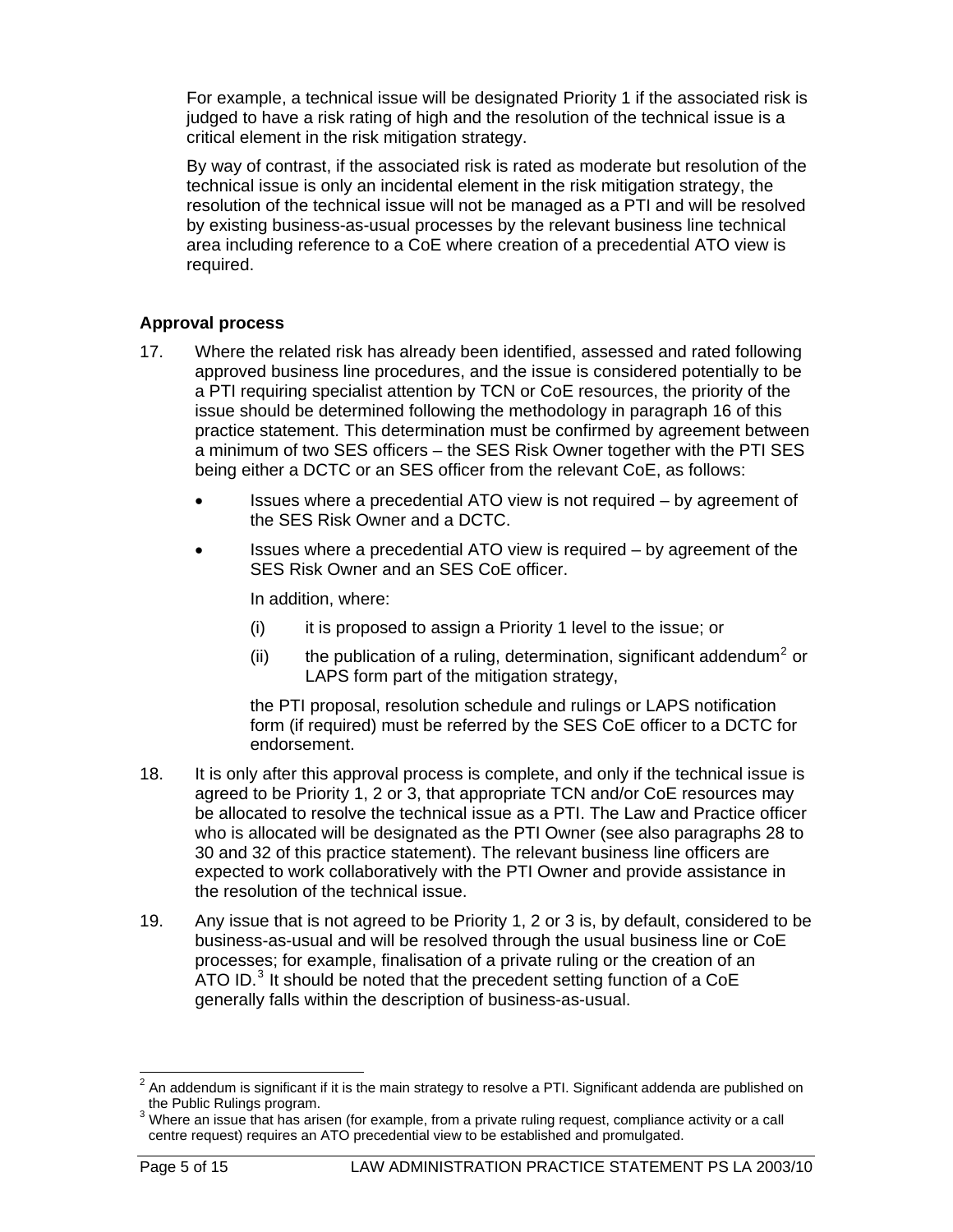#### **Potential PTIs with unassessed risks**

- 20. It is recognised that a technical issue, or a series of related technical issues, might be an important source of intelligence about risks which have not been assessed and rated in accordance with approved business line procedures. Such issues might be identified from a wide range of sources including provision of advice work, field work, industry and professional liaison, the media, etcetera. In these circumstances a potential PTI can be prioritised pending a formal risk assessment following approved business line procedures.
- 21. In this situation, the relevant SES officers (see paragraph 17 of this practice statement) will consider the apparent level of risk and whether the resolution of the technical issue is likely to be a critical, required or incidental element of the risk mitigation strategy. This process will allow the early allocation of technical resources, pending formal risk assessment and strategy development which should be expedited by the SES Risk Owner as soon as possible.
- 22. Prioritisation in these circumstances will be subject to formal risk assessment and strategy development in accordance with approved business line procedures. These should be reviewed at least every three months in view of the most up to date information available about the nature of the risk.

#### **Identification of potential issues by TCN or CoE officers**

23. In the course of their day-to-day work, TCN or CoE officers may identify that a particular issue involves sufficient risk that it is potentially a PTI. In these circumstances, the officer must refer the issue to the appropriate business line gatekeeper for consideration of the risk.

#### **Escalation to the PTIC**

- 24. In the event that the relevant SES officers (see paragraph 17 of this practice statement) fail to agree that an issue is a PTI, a PTI proposal and supporting submission may be referred to the PTIC, subject to engaging the Deputy Commissioner (DC). Where such an issue crosses more than one line the PTIC will, in conjunction with the relevant DC, decide where accountability for that issue will belong.
- 25. Where resolution of a PTI becomes impeded or is not being progressed in a timely manner, the issue can be escalated to PTIC for assistance. This is in addition to the escalation process undertaken by PTI Owners and SES Risk Owners for issues that miss milestone and completion dates (see paragraph 27 of this practice statement).

#### **Management of PTIs**

26. Consistent with good management principles, PTIs must be supported from the outset by a plan which sets out the treatment strategy for resolution of the issue. The plan, which is documented by way of the resolution schedule, should be agreed to by the PTI Owner, PTI SES<sup>[4](#page-6-0)</sup> and SES Risk Owner, and must state an expected completion date and dates for key milestones or activities which form part of the treatment strategy. Where the resolution schedule strategy involves

<span id="page-6-0"></span>l  $4$  See paragraph 17 of this practice statement for further guidance.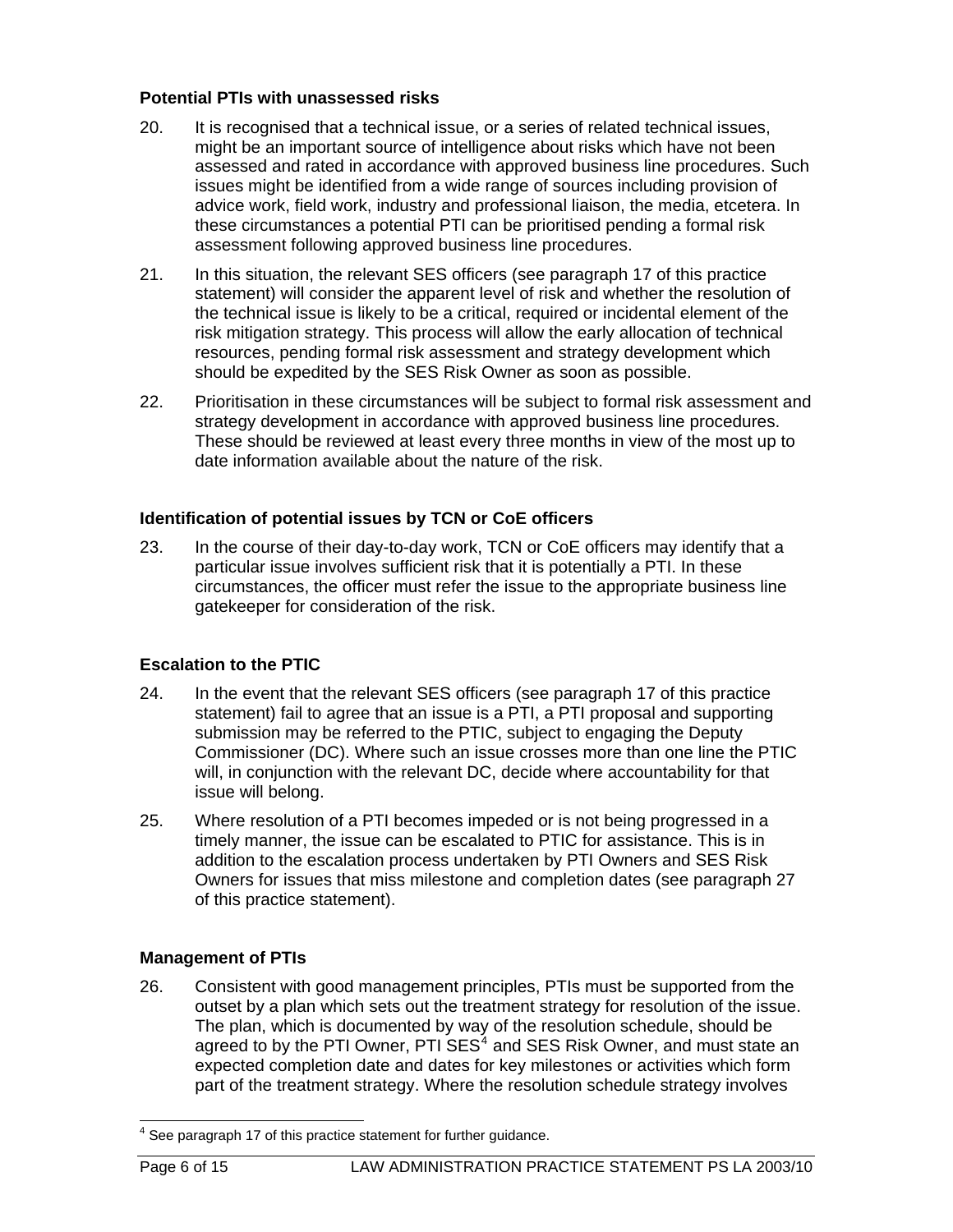the publication of a ruling, determination, significant addendum or LAPS, a rulings or LAPS notification form will be completed in conjunction with the PTI proposal and resolution schedule.

27. Progress against the plan must be regularly reviewed. Where it becomes apparent that a key milestone will be missed, requiring a change to the expected completion date, the relevant SES Band 2 officers<sup>[5](#page-7-0)</sup> must be provided with an explanation and a revised resolution schedule. Their approval to extend the key milestone and completion dates must be obtained.

#### **Allocation of PTI Owners**

- 28. Each PTI will be assigned a PTI Owner (see paragraph 18 of this practice statement). The responsibilities of the PTI Owner are described in paragraph 32 of this practice statement.
- 29. PTIs requiring the establishment of a precedential ATO view will be assigned to a CoE officer as PTI Owner. Issues not requiring establishment of a precedential ATO view will be assigned to a TCN officer as PTI Owner. TCN may also become involved in precedential matters, following the requirements of paragraph 30 of this practice statement, but ordinarily only after the matter has been referred to the appropriate CoE. The need for the involvement of TCN should be assessed immediately after the issue has been referred to the CoE and reviewed as work on the issue progresses.
- 30. The following requirements also apply:
	- For Priority 1 and 2 issues, the PTI Owner assigned must be of at least an EL 2 classification.
	- Where the suggested treatment of the technical issue is a public ruling or legislative amendment an appropriate TCN officer must have involvement with the issue.
	- Potential PTIs associated with legislative projects approved by the Policy Implementation Forum are to be approved by an SES CoE officer although the PTI Owner will be an appropriate TCN officer.
	- For Priority 1 issues an appropriate Senior Tax Counsel must have involvement with the issue, for example, approving a public ruling.

#### **Responsibilities of SES Risk Owners and Risk Contact**

- 31. The SES Risk Owner, together with the nominated Risk Contact who reports to them, is responsible for:
	- managing the overall mitigation strategy (or project, should one exist, of which resolution of the PTI is a part) for the relevant risk including, for example, Taxpayer Alerts, call centre scripts, communication strategies, systems requirements, follow up compliance strategies, advice to **Government**
	- ensuring that the risk associated with the PTI is recorded and maintained on the ATO or business line Risk Register where relevant

<span id="page-7-0"></span>l <sup>5</sup> Further details are provided in the PTI process guide.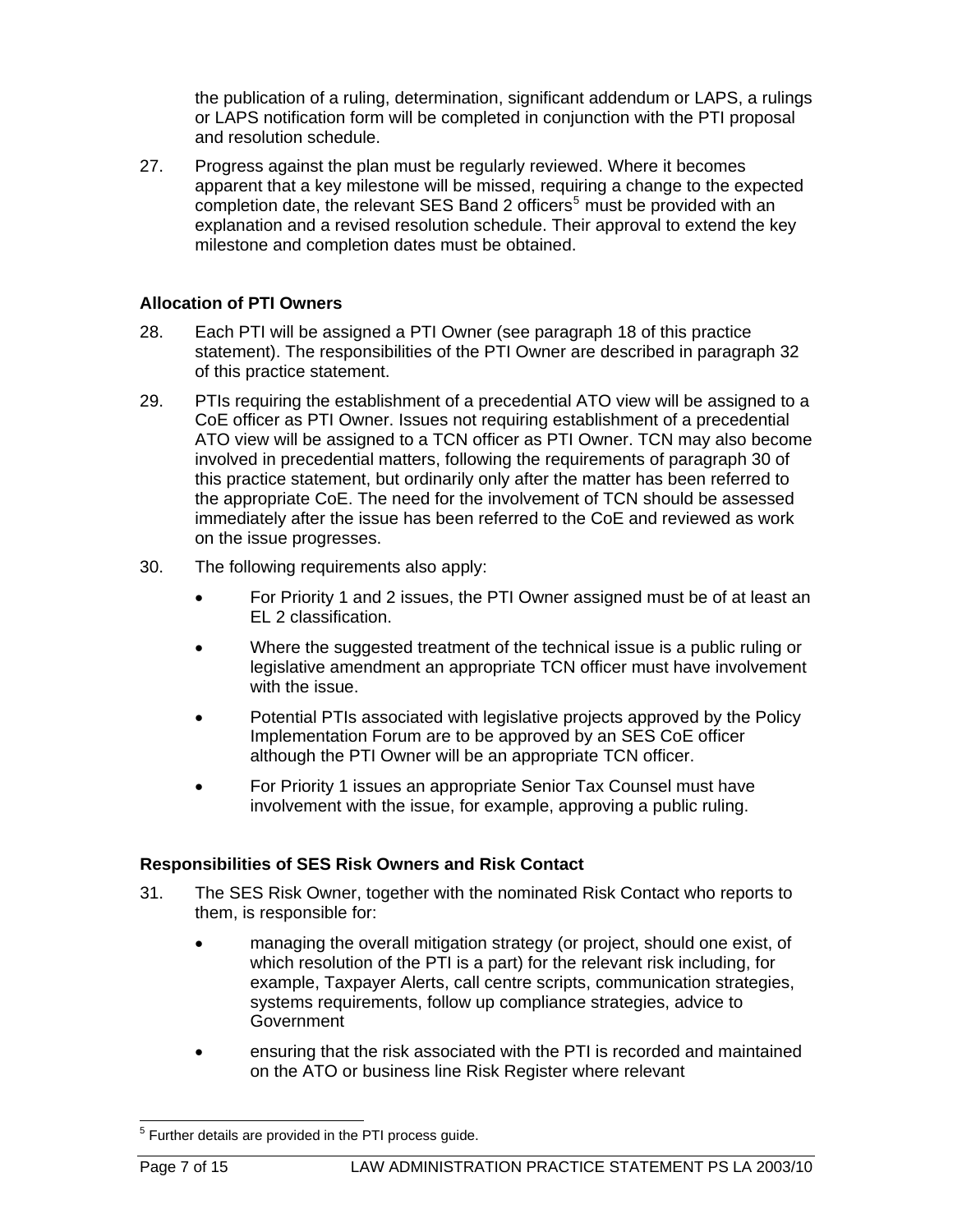- with the PTI Owner, regularly reviewing the level of risk and the importance of resolving the PTI, and therefore the priority level of the PTI
- advising the PTI Owner of any new intelligence, changes to the importance of resolution of the technical issue to the risk mitigation strategy or changes to the rating of the associated risk
- ensuring that the PTI Owner is given every assistance in resolving the technical issue
- liaising with the PTI Owner and stakeholders in articulating the technical issue and ensuring the resolution strategy deals appropriately with the business risks
- with the PTI Owner and PTI SES, developing a plan to resolve the PTI, including the establishment of milestones and deadlines and the conduct of a consultative process
- in consultation with the PTI Owner, engaging as early as possible all relevant stakeholders including other business lines and parties external to the ATO
- regularly reviewing progress of resolution of the technical issue (with the PTI Owner, PTI SES and stakeholders) to ensure that milestones and deadlines are being met and/or updated
- with the PTI Owner, escalating changes to key milestones and completion dates to relevant Band 2 SES officers for approval
- ensuring that any related cases are maintained and managed in the appropriate case management systems and finalised once the technical issue is resolved
- determining any residual risk and evaluating the risk mitigation strategy on completion, and
- ensuring that all relevant information about management of the risk is maintained in the enterprise system.

#### **Responsibilities of PTI Owners**

- 32. PTI Owners are responsible for:
	- liaising with the SES Risk Owner, Risk Contact and all other stakeholders in articulating the technical issue to enable external publication of issues where appropriate without a breach of secrecy or taxpayer privacy
	- with the SES Risk Owner, Risk Contact and PTI SES, developing a plan to resolve the PTI, including the establishment of milestones and deadlines and the conduct of consultative processes
	- regularly reviewing progress of resolution of the technical issue (with the SES Risk Owner, Risk Contact, PTI SES and stakeholders) to ensure that milestones and deadlines will be met or require updating
	- with the SES Risk Owner and Risk Contact, escalating changes to key milestone dates and completion dates to relevant Band 2 SES officers for approval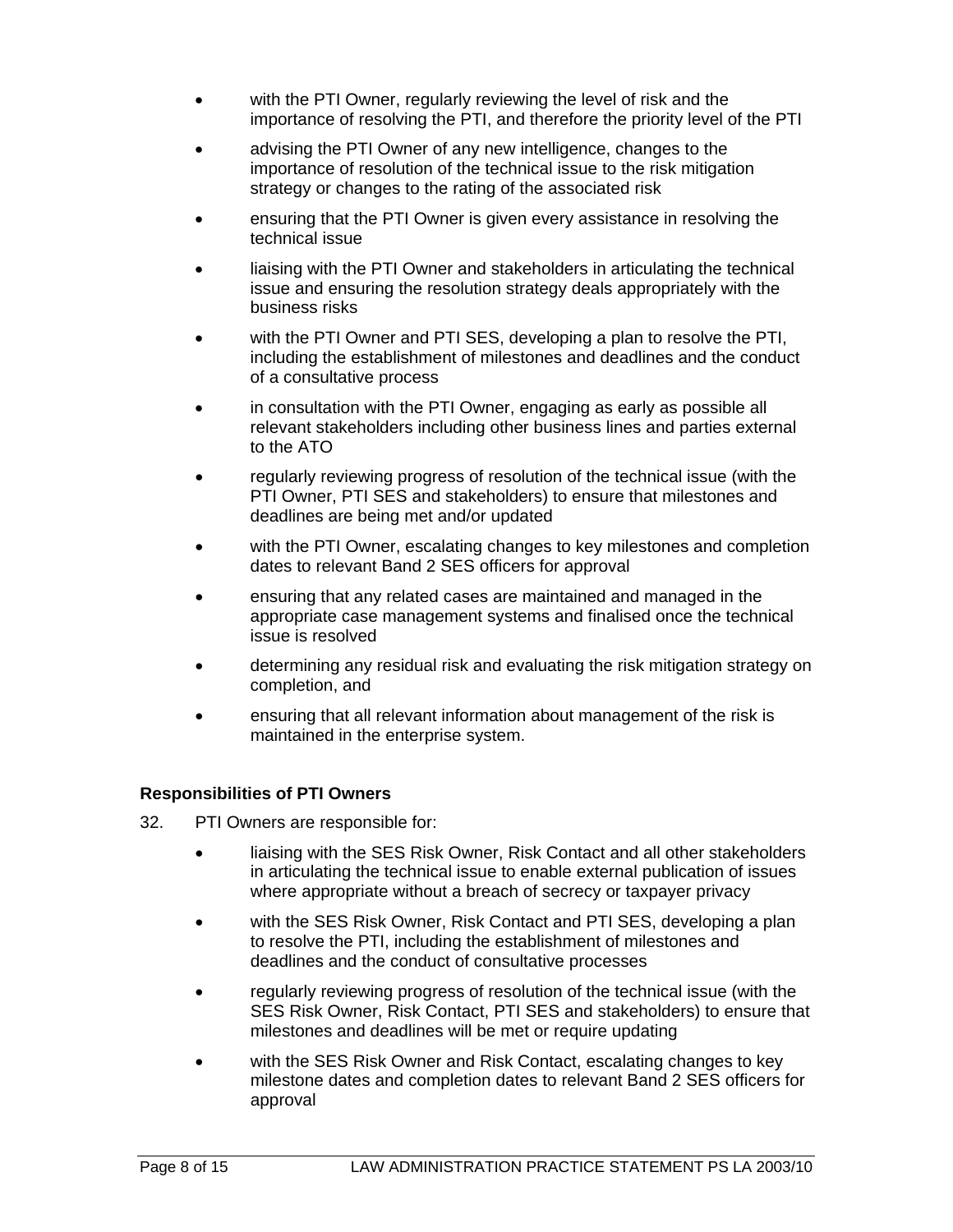- coordinating all work undertaken in relation to the resolution of the technical issue (including work done in the business line)
- anticipating downstream or consequential impacts and ensuring that they are addressed in the strategy to resolve the technical issue. For example, whether the issuing of a public ruling on income tax matters might give rise to the need for a companion public ruling on GST or FBT (or vice versa)
- assisting the SES Risk Owner and Risk Contact to engage as early as possible all relevant stakeholders including other business lines and parties external to the ATO
- with the SES Risk Owner and Risk Contact, regularly reviewing the level of risk and the importance of resolving the PTI, and therefore the priority level of the PTI, and
- ensuring that all relevant information about management of the technical issue is maintained in the enterprise system.

#### **Responsibilities of PTI SES**

- 33. PTI SES are responsible for:
	- ensuring appropriate resources are allocated to resolve the issue
	- with the PTI Owner, SES Risk Owner and Risk Contact, developing a plan to resolve the PTI, including the establishment of milestones and deadlines and the conduct of consultative processes
	- regularly reviewing progress of resolution of the technical issue (with the SES Risk Owner, PTI Owner and stakeholders) to ensure that milestones and deadlines are being met and/or updated, and
	- providing leadership and assistance to the PTI Owner and/or SES Risk Owner where required.

#### **Responsibilities of Band 2 SES officers**

- 34. Band 2 SES officers are responsible for:
	- the overall management of PTIs, including management of the technical issue and management of the associated risk
	- the review and approval of changes to key milestones and expected completion dates, and
	- providing leadership and assistance to the PTI Owner and/or SES Risk Owner where required.

#### **Recording on Siebel**

35. The corporate enterprise system for managing the PTI process is Siebel. The Interpretative Assistance Intranet site (available to ATO staff only) contains detailed instructions on how to create and maintain a Risk-PTI case and related PTI, Rulings, Determination and LAPS cases on Siebel. A link to the procedures for managing the PTIs on Siebel is available in the Other References section at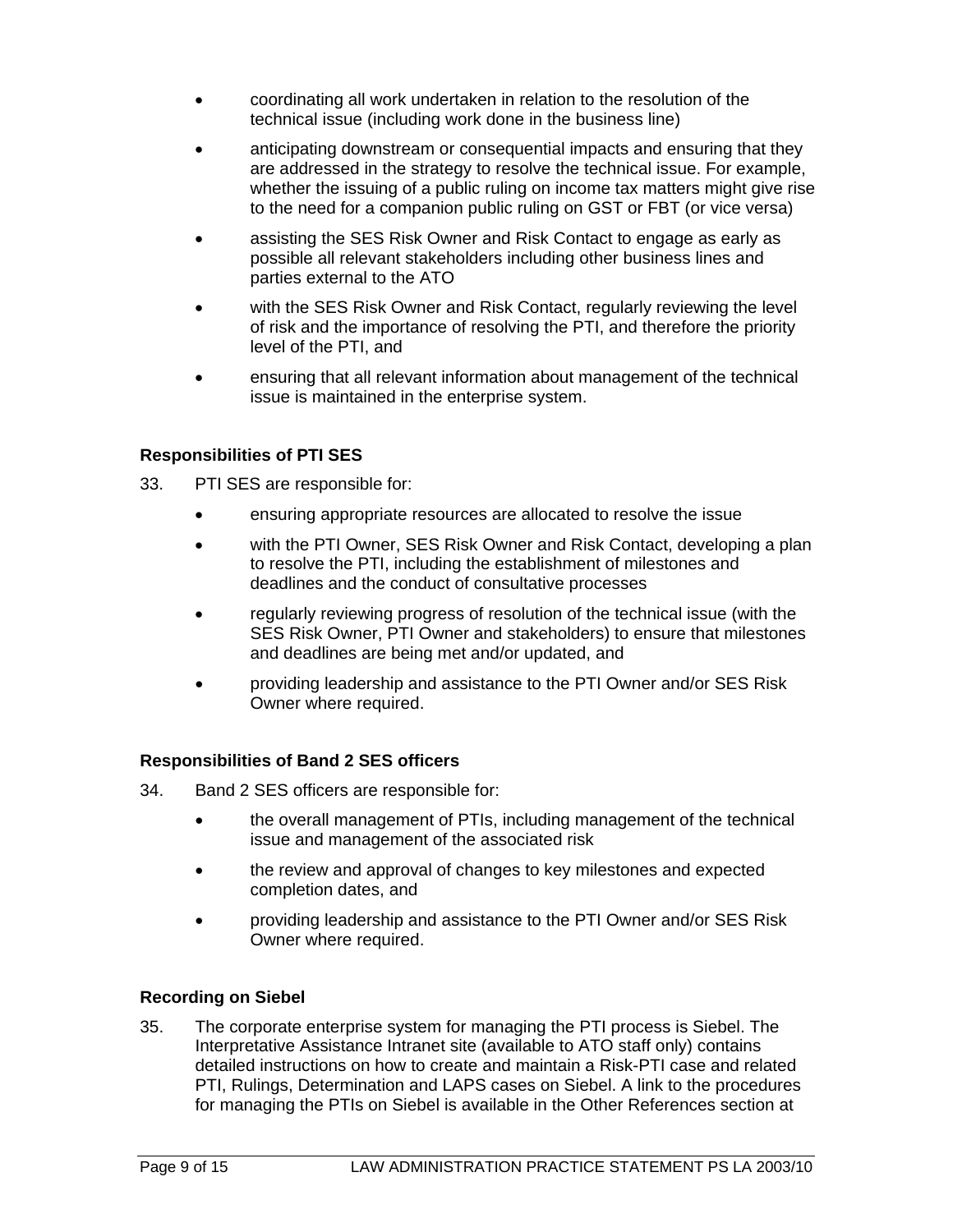the conclusion of this practice statement. Further information is also provided in the PTI process guide.

- 36. Case officers should note that:
	- the relevant Siebel case should focus on the issues rather than any associated audit case or taxpayer circumstances. They should not contain details that may identify a taxpayer unless those details are a matter of public record
	- an officer who identifies an issue but finds an apparent Risk-PTI or related case for that issue already on Siebel should liaise with the owner of the case to clarify the situation and/or contribute new intelligence, and
	- the technical issue should be accurately described so that its full scope can be clearly understood both internally and externally. Judgment needs to be exercised regarding whether a case should be created for groups of related technical issues or as separate cases. For example, where a number of related issues are to be dealt with in a single public ruling it would be usual for all of those issues to be escalated and approved in a single Risk PTI case with the management of the issues to be managed in the draft rulings and final rulings cases.
- 37. Failure to properly manage Risk-PTI and related cases on Siebel could lead to major risks going undetected or risks not being properly managed or prioritised. Accordingly, Risk-PTI cases and related cases:
	- should be linked to other Risk-PTI cases, PTI cases, Ruling and Determination cases or LAPS cases, audit cases, private ruling requests, litigation etc, as relevant
	- should at a minimum, be reviewed and updated monthly, especially:
		- the resolution schedule
		- the current action and treatment status, and
		- progress against key milestones and completion dates, and
	- should be updated immediately the facts, priority or status of the risk and/or importance of resolving the technical issue change.

#### **Finalising PTIs**

- 38. A PTI is ordinarily ready for finalisation when the issue has been resolved by one or more of the methods of resolution outlined in paragraph 12 of this practice statement. However, a PTI should not be finalised until the engagement of the PTI Owner is no longer required in relation to the particular issue.
- 39. In some instances, there may be a need for the PTI Owner to continue to be involved even though an ATO view has been established. For example, a final ruling may have issued but it is expected to be challenged. Similarly, if a draft ruling has issued, the PTI cannot be finalised until the ruling has been issued in final form. Also, although an ATO view has been established, the issue may have been referred to Treasury for consideration of policy implications, requiring the PTI Owner to continue their involvement until Treasury has reached a conclusion on the policy question. In these circumstances the issue will be managed in the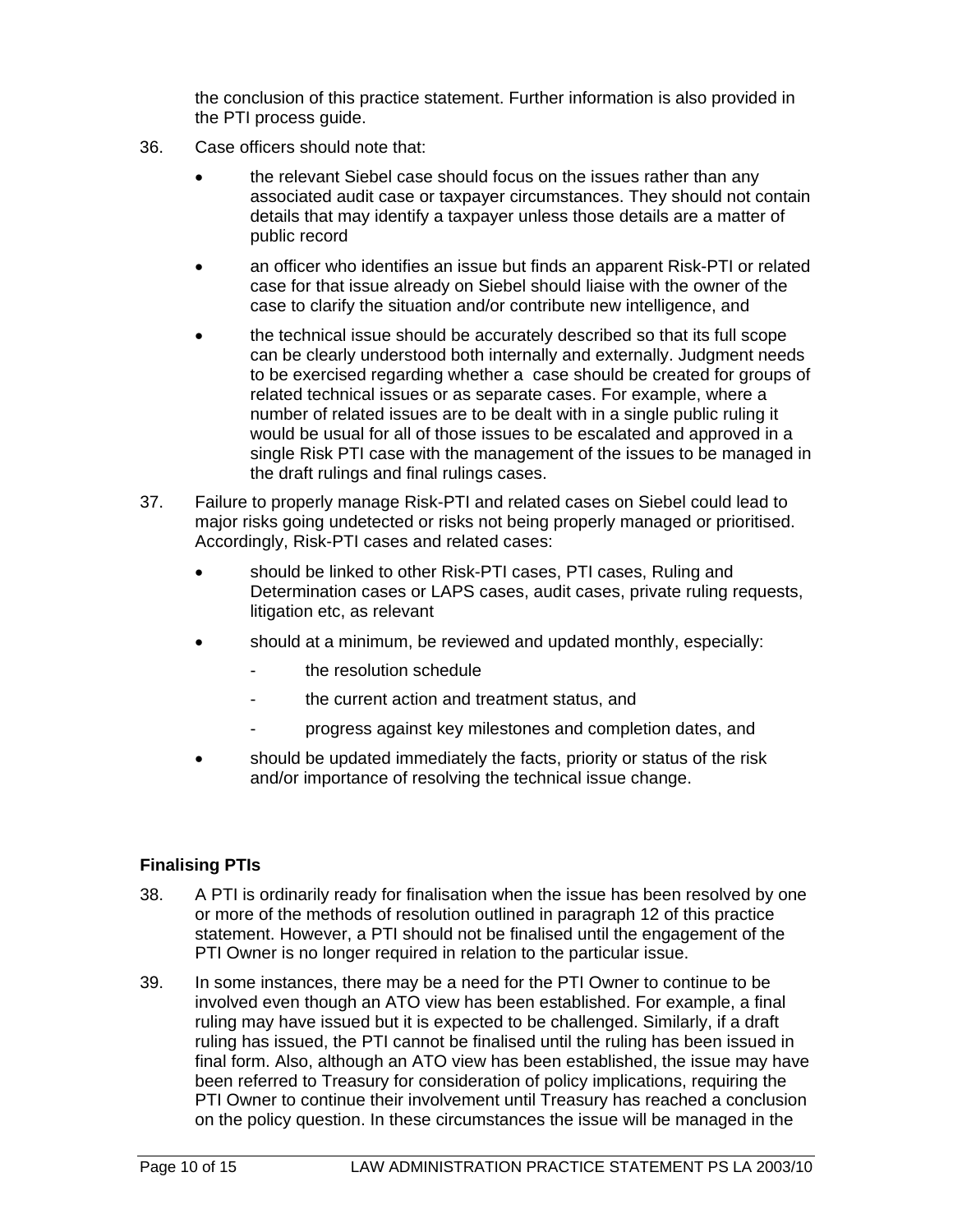appropriate case in Siebel. For example, if application of the ATO view has resulted in litigation the issue should be managed in a litigation case on Siebel.

- 40. Once the PTI has been finalised, the SES Risk Owner is responsible for ensuring that any dependent cases or other outstanding actions with regard to the overall risk mitigation strategy are completed as appropriate.
- 41. Proper risk management requires that the risk be reassessed after important elements of the strategy are implemented. For example, it would be necessary to assess the residual risk after issue of a public ruling.<sup>[6](#page-11-0)</sup> It also requires an evaluation of the risk mitigation strategy including, for example, the contribution of any public ruling, private ruling or other communication of the ATO view, issued as part of the strategy. Such evaluation should be an integral component of the overall documented and structured approach for identifying, assessing, prioritising and treating the risk.

<span id="page-11-0"></span><sup>&</sup>lt;sup>6</sup> See also Part 13 of the Public Rulings Manual.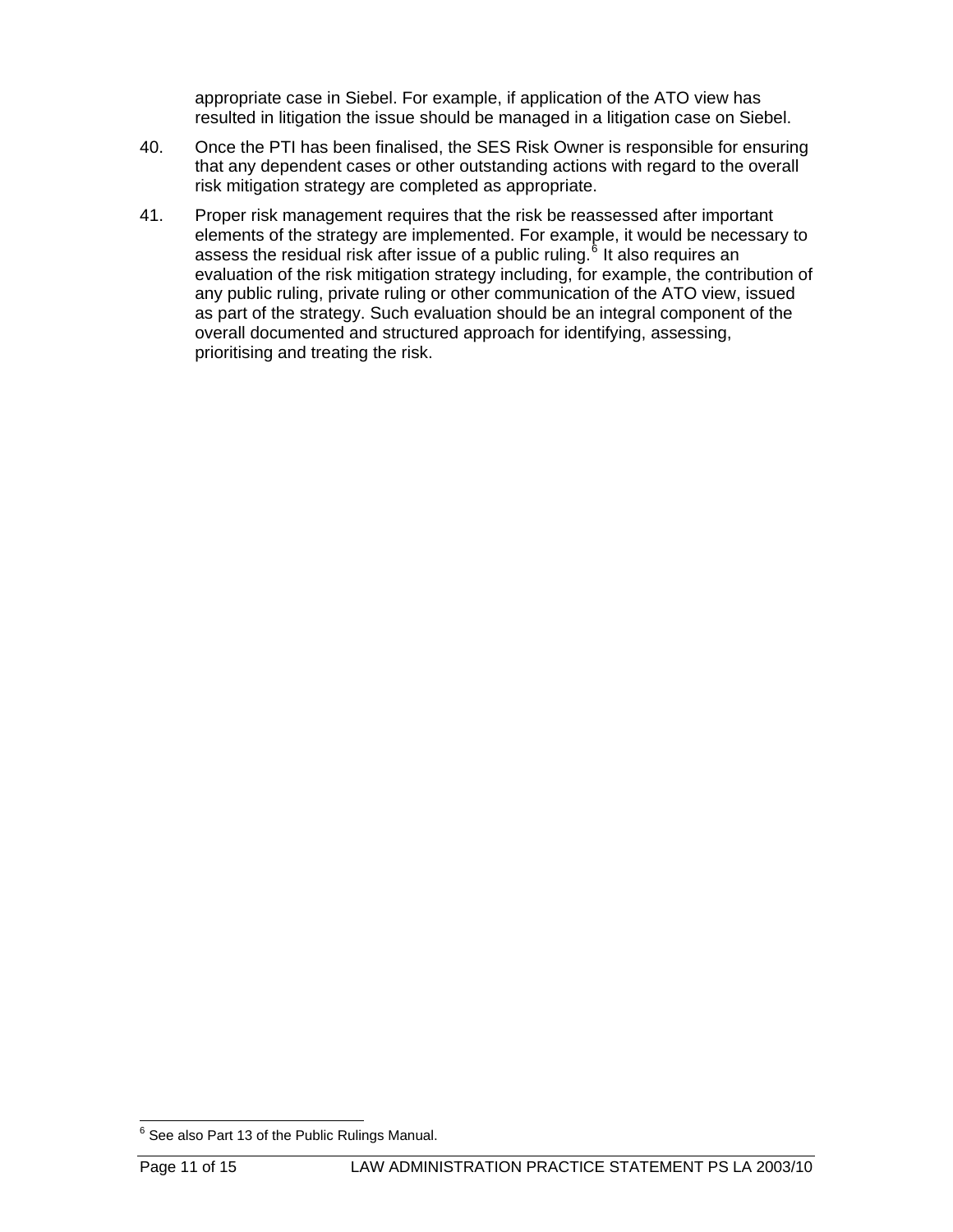## **PTI Process**

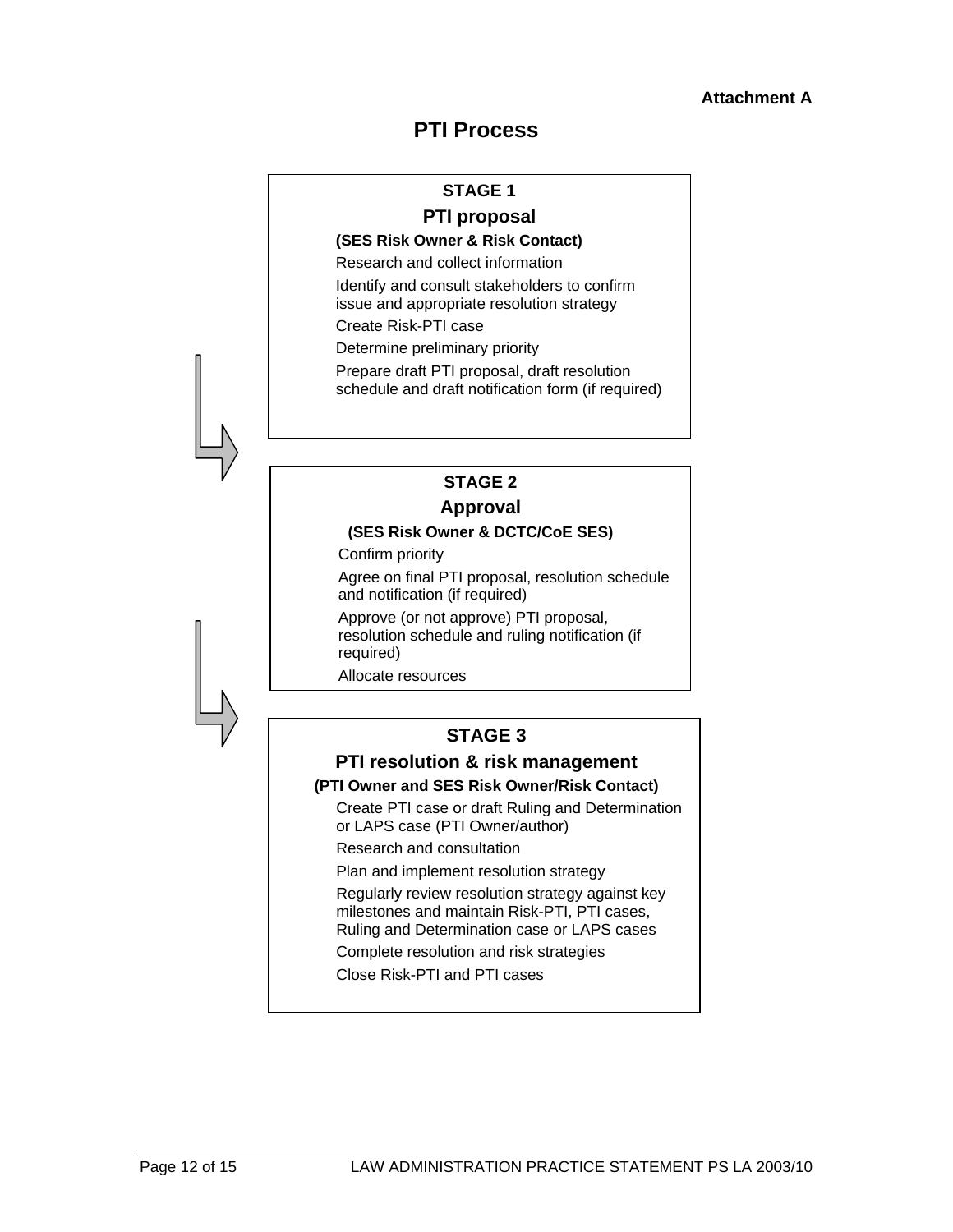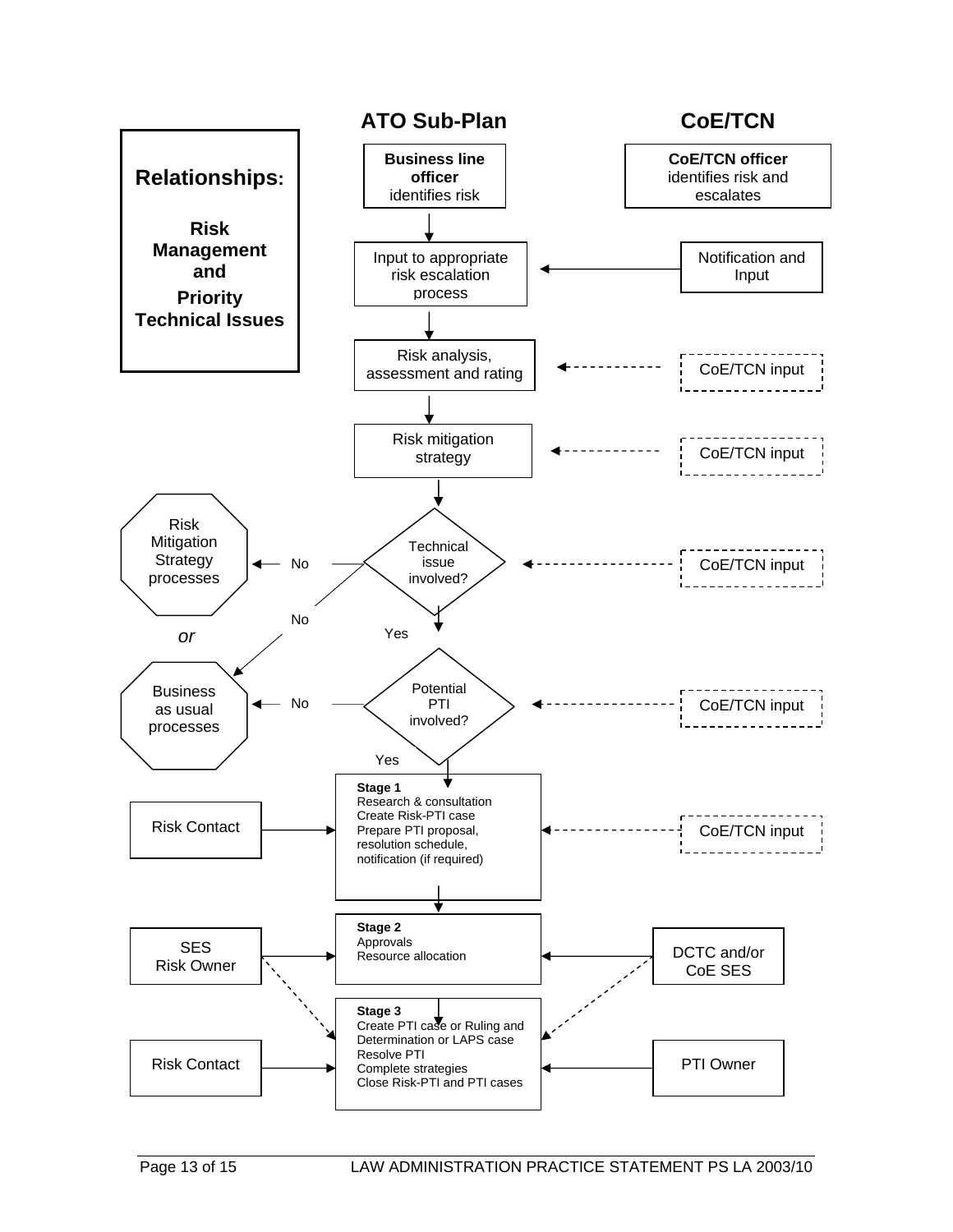## **Amendment history**

| Date of<br>amendment | <b>Part</b>                                                            | <b>Comment</b>                                                                                                                                                                           |
|----------------------|------------------------------------------------------------------------|------------------------------------------------------------------------------------------------------------------------------------------------------------------------------------------|
| 20 May 2011          | Contact details                                                        | Updated.                                                                                                                                                                                 |
| 5 January 2011       | Various<br>Paragraphs 17, 26                                           | Update 'Tax Office' to 'ATO'; minor<br>revisions to update some references.<br>Revised to add explain the updated<br>approval process due to the PTI<br>improvement streamlining project |
|                      | Paragraphs 36 and 37<br>Contact details                                | Revised to update work management<br>requirements regarding Siebel.<br>Updated.                                                                                                          |
| 20 July 2010         | Paragraph 14<br>Various                                                | Strategic PTIC reference removed as<br>no longer relevant.<br>Updated paragraph referencing.                                                                                             |
| 13 May 2010          | Other references                                                       | Updated                                                                                                                                                                                  |
| September 2009       | Various<br>Contact details                                             | Updated to allow for requirements to<br>record and manage Risk-PTI and<br>PTI cases on Siebel and procedural<br>changes in regard to litigation.<br>Updated.                             |
| 9 January 2009       | Various                                                                | Update to allow for practice<br>management changes introduced in<br>July 2008, including escalation to<br>Band 2 SES.                                                                    |
| 28 February 2008     | <b>Contact details</b>                                                 | Updated.                                                                                                                                                                                 |
| 4 December 2006      | Paragraph 16                                                           | Update link for ATO Risk Matrix.                                                                                                                                                         |
| 1 July 2006          | Various<br>Paragraph 29 (third dot<br>point)<br><b>Contact details</b> | Update hyperlinks.<br>Rewritten for clarification.<br>Updated                                                                                                                            |
| 1 June 2005          | Paragraph 12                                                           | Include reference to priority private<br>binding rulings.                                                                                                                                |
| 7 April 2005         | Paragraphs 4, 5, 6, 13, 15<br>and 24<br>Paragraph 12                   | Rewritten and re-inserted.<br>Addition of 'an interpretative nature'.                                                                                                                    |
|                      | Paragraphs 7-12 and 35-38                                              | Rewritten for clarification.                                                                                                                                                             |